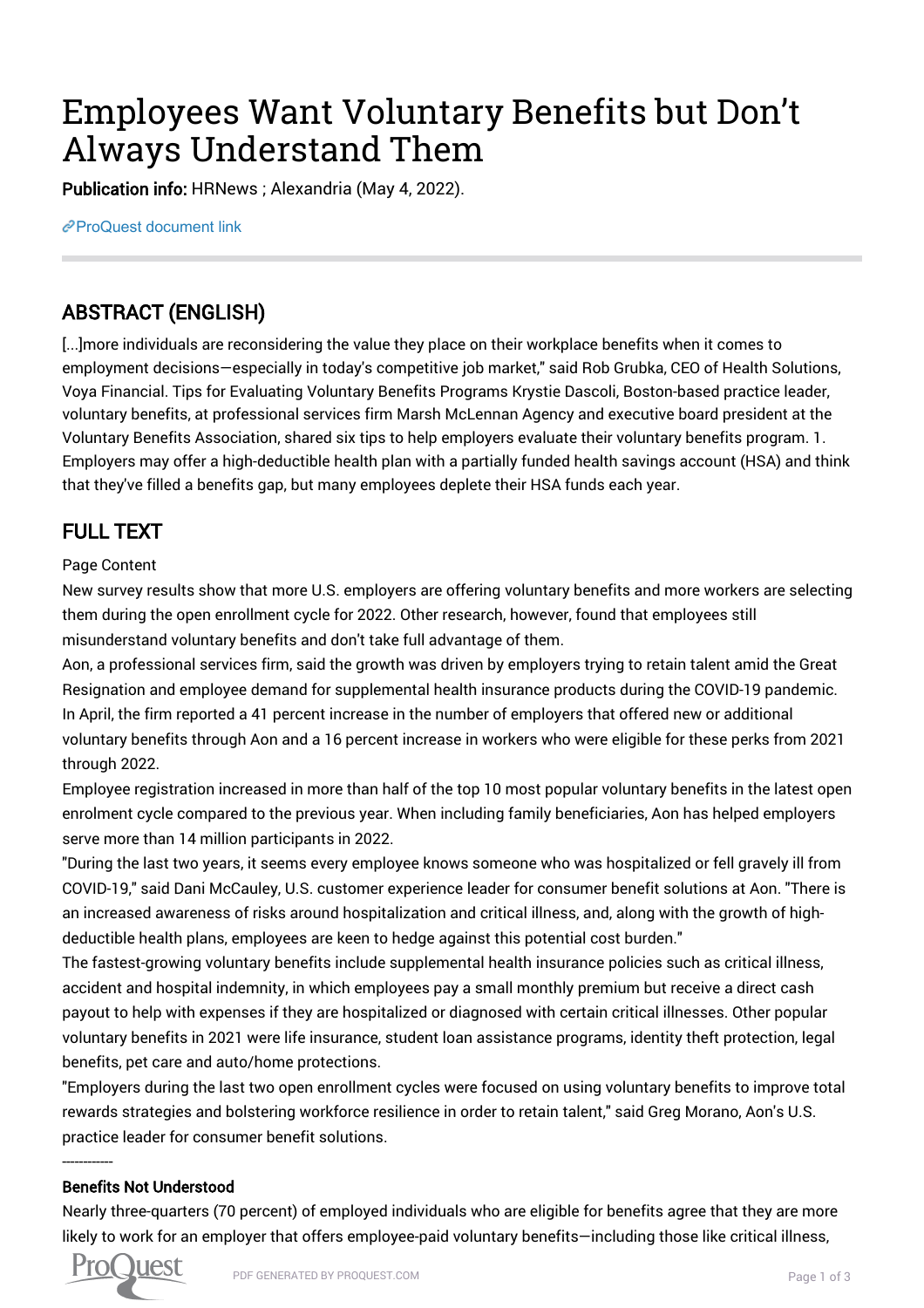hospital indemnity, disability income or accident insurance, according to a January survey among 1,005 adults by employee benefits provider Voya Financial. However, less than half (49 percent) of benefit-eligible employees actually took advantage of these voluntary benefit coverages offered by their employer.

Voya's survey also revealed that nearly one-third (31 percent) of American workers admitted they do not fully understand any of the employee benefits they selected during their most recent open enrollment period. "The COVID-19 pandemic has caused American workers to realize that their health and wealth needs are inextricably linked. As a result, more individuals are reconsidering the value they place on their workplace benefits when it comes to employment decisions—especially in today's competitive job market," said Rob Grubka, CEO of Health Solutions, Voya Financial. "The challenge is that while many workers are well-intentioned, the reality is that voluntary benefits can be confusing. Often, it takes time for employees to properly educate themselves or get the help they need to feel comfortable selecting workplace benefits they likely have never enrolled in before."

#### Employer vs. Employee Perceptions

Employers and employees don't always see eye to eye on the quality and value of the benefits being offered, according to benefits consulting and services firm Buck's 2022 Wellbeing and Voluntary Benefits Survey report. Employers were four times more likely than employees to view their organizations as having significantly increased their level of commitment to promoting employee well-being, Buck found. Survey responses were collected from 218 employer participants and 683 employees in November 2021. Among other key findings:

### DETAILS

| Subject:                       | Health savings accounts; Pandemics; Workforce; Illnesses; Mental health; Insurance<br>policies; Employers; Employee benefits; Coronaviruses; COVID-19; Health insurance                                                  |
|--------------------------------|--------------------------------------------------------------------------------------------------------------------------------------------------------------------------------------------------------------------------|
| <b>Business indexing term:</b> | Subject: Health savings accounts Workforce Insurance policies Employers Employee<br>benefits Health insurance; Corporation: Voya Financial Inc; Industry: 52411 : Direct<br>Life, Health, and Medical Insurance Carriers |
| Location:                      | <b>United States--US</b>                                                                                                                                                                                                 |
| Company / organization:        | Name: Voya Financial Inc; NAICS: 523150, 524210                                                                                                                                                                          |
| <b>Classification:</b>         | 52411: Direct Life, Health, and Medical Insurance Carriers                                                                                                                                                               |
| <b>Publication title:</b>      | <b>HRNews</b> ; Alexandria                                                                                                                                                                                               |
| <b>Publication year:</b>       | 2022                                                                                                                                                                                                                     |
| <b>Publication date:</b>       | May 4, 2022                                                                                                                                                                                                              |
| Section:                       | <b>Benefits</b>                                                                                                                                                                                                          |
| <b>Publisher:</b>              | Society for Human Resource Management                                                                                                                                                                                    |
| Place of publication:          | Alexandria                                                                                                                                                                                                               |
| <b>Country of publication:</b> | United States, Alexandria                                                                                                                                                                                                |